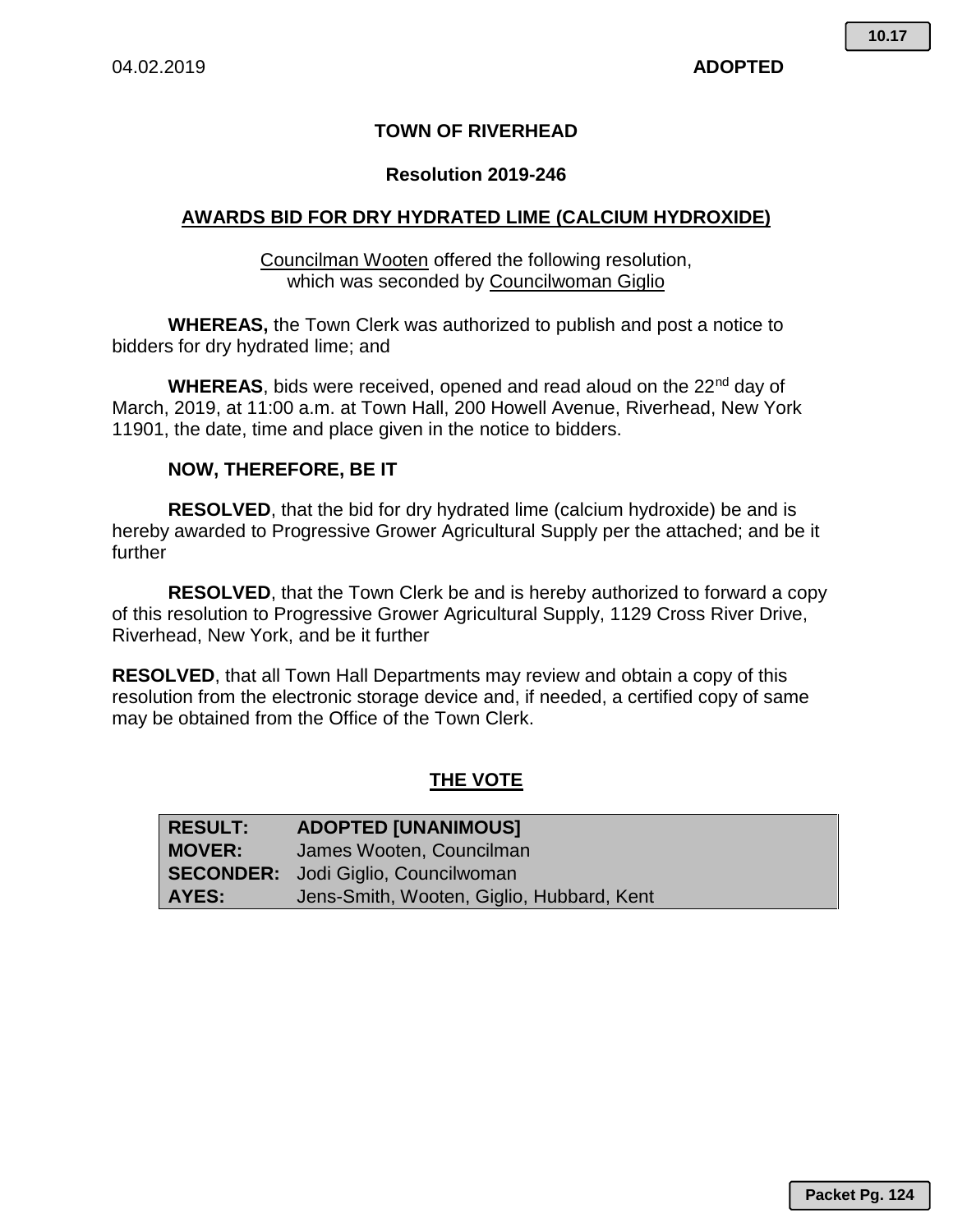## **FISCAL IMPACT STATEMENT OF PROPOSED RIVERHEAD TOWN BOARD LEGISLATION**

| Type of Legislation<br>А.<br>Resolution X<br>Local Law                                                                                                                                                                                                                           |                                  |                    |  |  |
|----------------------------------------------------------------------------------------------------------------------------------------------------------------------------------------------------------------------------------------------------------------------------------|----------------------------------|--------------------|--|--|
| Title of Proposed Legislation: AWARDS BID FOR DRY HYRATED LIME (CALCIUM HYDROXIDE)<br>В.                                                                                                                                                                                         |                                  |                    |  |  |
| Purpose of Proposed Legislation: award bid<br>C.                                                                                                                                                                                                                                 |                                  |                    |  |  |
| Will the Proposed Legislation Have a Fiscal Impact?<br>Yes X<br>D.<br>No.                                                                                                                                                                                                        |                                  |                    |  |  |
| If the answer to section D is "yes", select (a) or (b) below and initial or detail as applicable:<br>Е.                                                                                                                                                                          |                                  |                    |  |  |
| The fiscal impact can be absorbed by Town/department existing resources set forth in approved Town Annual Budget<br>(a)<br>(example: routine and budgeted procurement of goods/services)*if selecting E(a), please initial then skip items<br>RH.<br>F.G and complete H.I and J. |                                  |                    |  |  |
| or<br>The description/explanation of fiscal impact is set forth as follows:<br>(b)                                                                                                                                                                                               |                                  |                    |  |  |
| If the answer to E required description/explanation of fiscal impact (E(b)), please describe total Financial Cost of Funding over<br>F.<br>5 Years                                                                                                                               |                                  |                    |  |  |
| <b>Proposed Source of Funding</b><br>G.<br>Appropriation Account to be Charged:                                                                                                                                                                                                  |                                  |                    |  |  |
| Grant or other Revenue Source:                                                                                                                                                                                                                                                   |                                  |                    |  |  |
| Appropriation Transfer (list account(s) and amount):                                                                                                                                                                                                                             |                                  |                    |  |  |
|                                                                                                                                                                                                                                                                                  |                                  |                    |  |  |
| H. Typed Name &<br>Title of<br>Preparer: Robin                                                                                                                                                                                                                                   | I. Signature of Preparer         | J. Date<br>3/22/19 |  |  |
| Halpin                                                                                                                                                                                                                                                                           | obin Halpin<br>4/2/2019          |                    |  |  |
| K. Accounting Staff                                                                                                                                                                                                                                                              | L. Signature of Accounting Staff | M. Date            |  |  |
| Name & Title<br>William Rothaar,<br>Accounting                                                                                                                                                                                                                                   | William Rotham                   | 3/26/19            |  |  |
| Department                                                                                                                                                                                                                                                                       | <b>William Rothaar</b>           |                    |  |  |